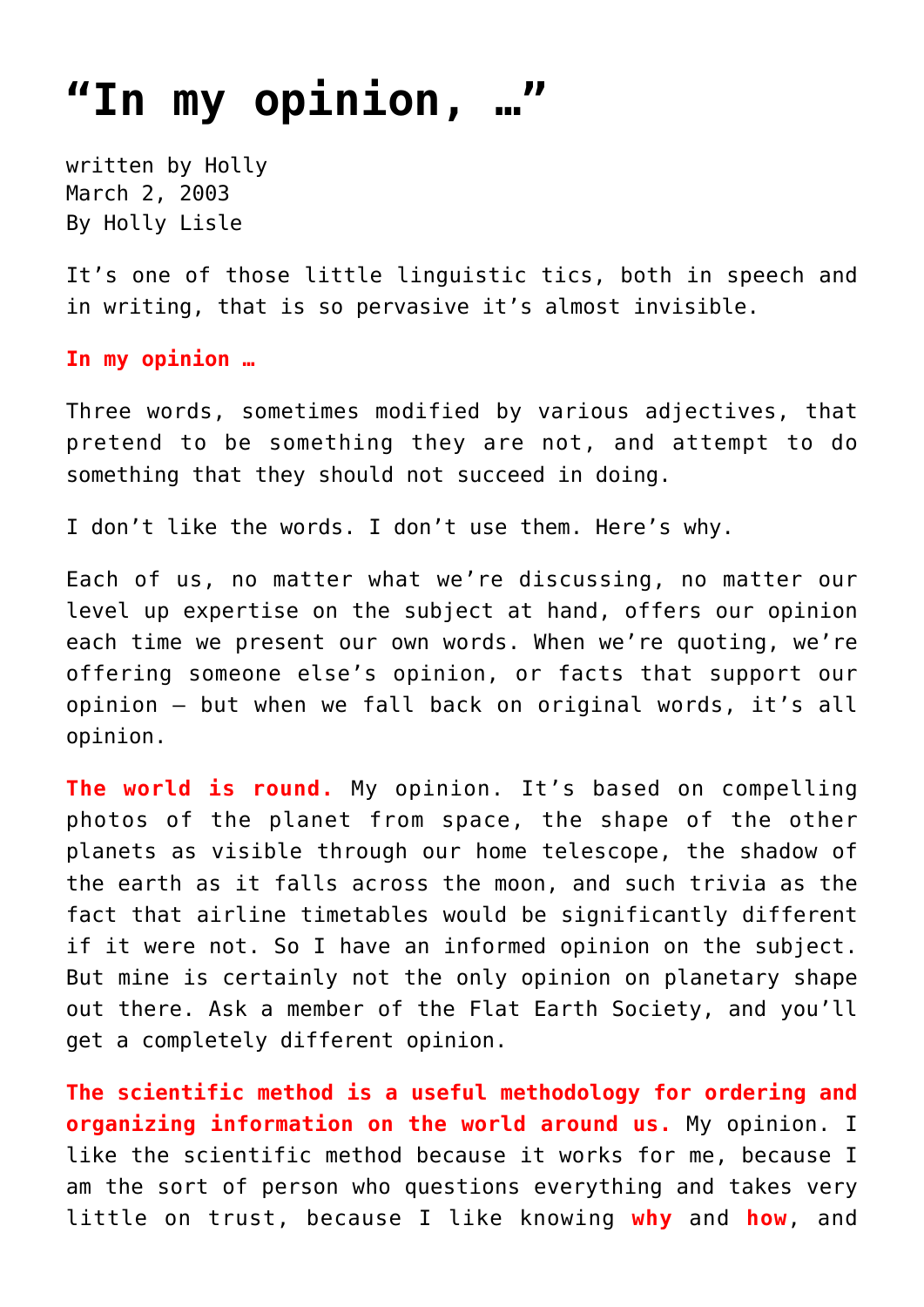because I question the value of unquestioning belief. One of the other opinions on the subject is that the scientific method undermines faith. Which it probably does. Both of these opinions will have differing worth in different circles.

For any issue you care to offer, there are six billion or so separate opinions, based on everything from the latest issue of **Scientific American** to chicken entrails in a dirt circle. And that's fine. Each of us filters the world through our own senses, however flawed those might be (I have lousy eyesight and an exquisitely accurate sense of touch and spatial relationships, for example), and these senses make the information we receive subjective, and our brains and our backgrounds and our educations shove that already subjective information through a series of filters that change it and label it and define it even further.

There is no such thing as an objective observer, because we live inside the system, we are an inextricable part of the system, and the simple act of observing the system changes it — and spotting and defining the changes our observation has caused from inside the system that has just changed is as futile as trying to nail water to a wall. Human beings may strive for objectivity, but it is the impossible goal.

So.

If you say it, it's your opinion.

Fine. Then what is the purpose of the redundant statement "In my opinion?"

"In my opinion" pretends to limit the value of the opinion presented; to make the statement it modifies less threatening by emphasizing it's uncertainty. That's what it pretends to do. But that isn't what it does.

In its simplest form, what it does is attempt to deflect debate from the person making the statement. Kind of the adult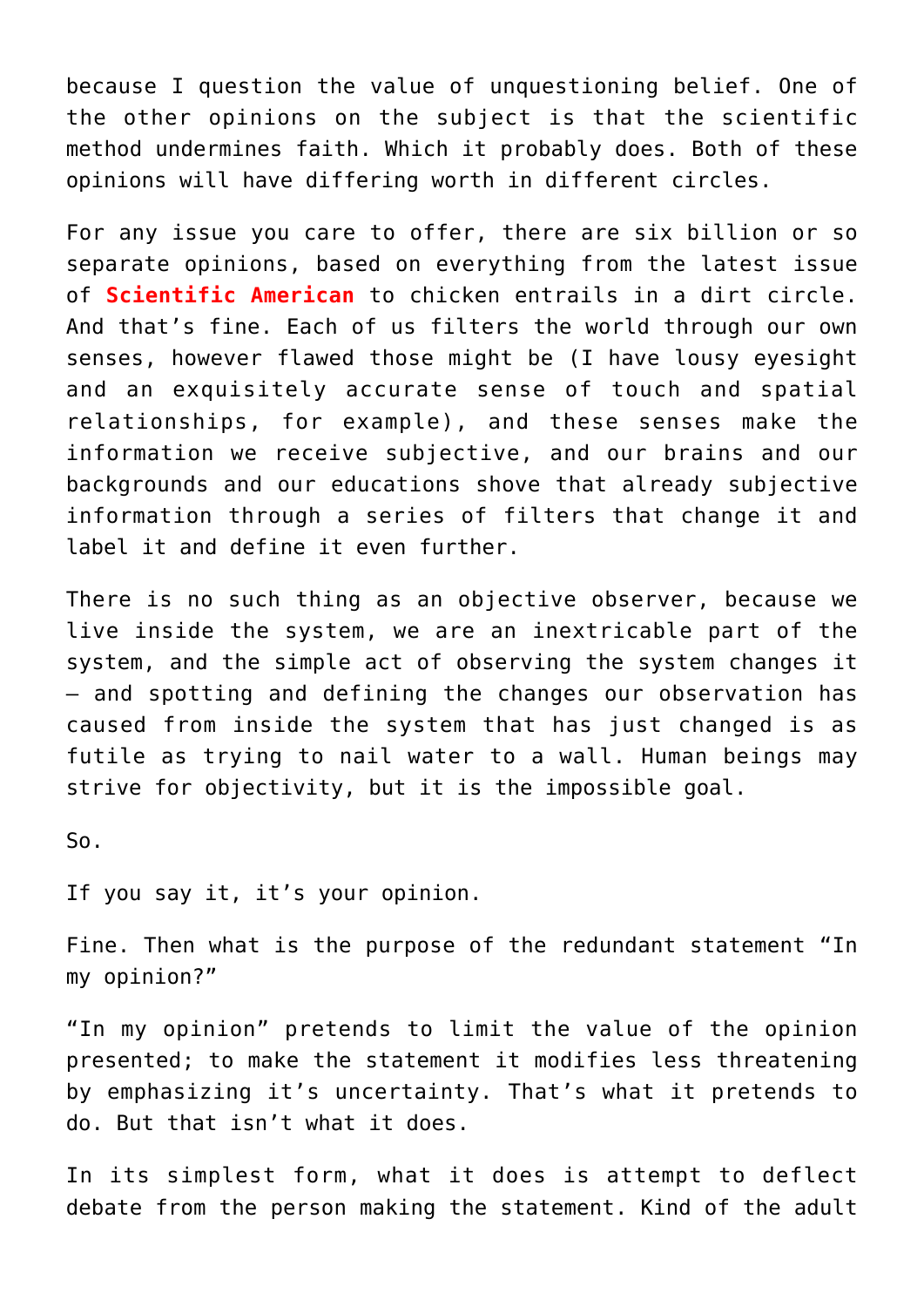version of the kid's 'ollie-ollie-in-free' zone. "In my opinion" says "This is what I think, but because I have labeled it opinion instead of presenting it as fact, you don't need to arque with me."

The phrase comes in other variations, too. "In my humble opinion" says "I know so much about this that I am merely humoring you by responding." It is anything but humble.

"In my not-so-humble opinion" is less objectionable. It at least tries to be funny, and by acknowledging the presence of arrogance, diffuses it. It's still a discussion-deferral method, though.

"In my studied opinion," means "I have done research on this, sucker, and unless you have done equivalent or better research, shut up because I don't want to hear what you have to say."

And "It's just my opinion, but …" means "I haven't done any research on this, and I want to tell you what I think, but I don't want you to tell me that I'm wrong."

I don't use any of these, I don't like them, I find them irritating. If someone says something, I already know it's his opinion.

There are other words that work better, that have a legitimate use in the language, and that facilitate discussion rather than blocking it.

"I think" is good. It tells the people who hear or read us that this is an issue we have considered based on some study of information, facts, experience, and so on. "I believe" tells our audience that we are basing our response on personal faith. This is useful to know if only so that we don't put a great deal of effort into our argument — arguing against belief is pretty futile. "I feel" … ugh. I detest that one. I read it and what I hear the speaker saying is, "I have decided